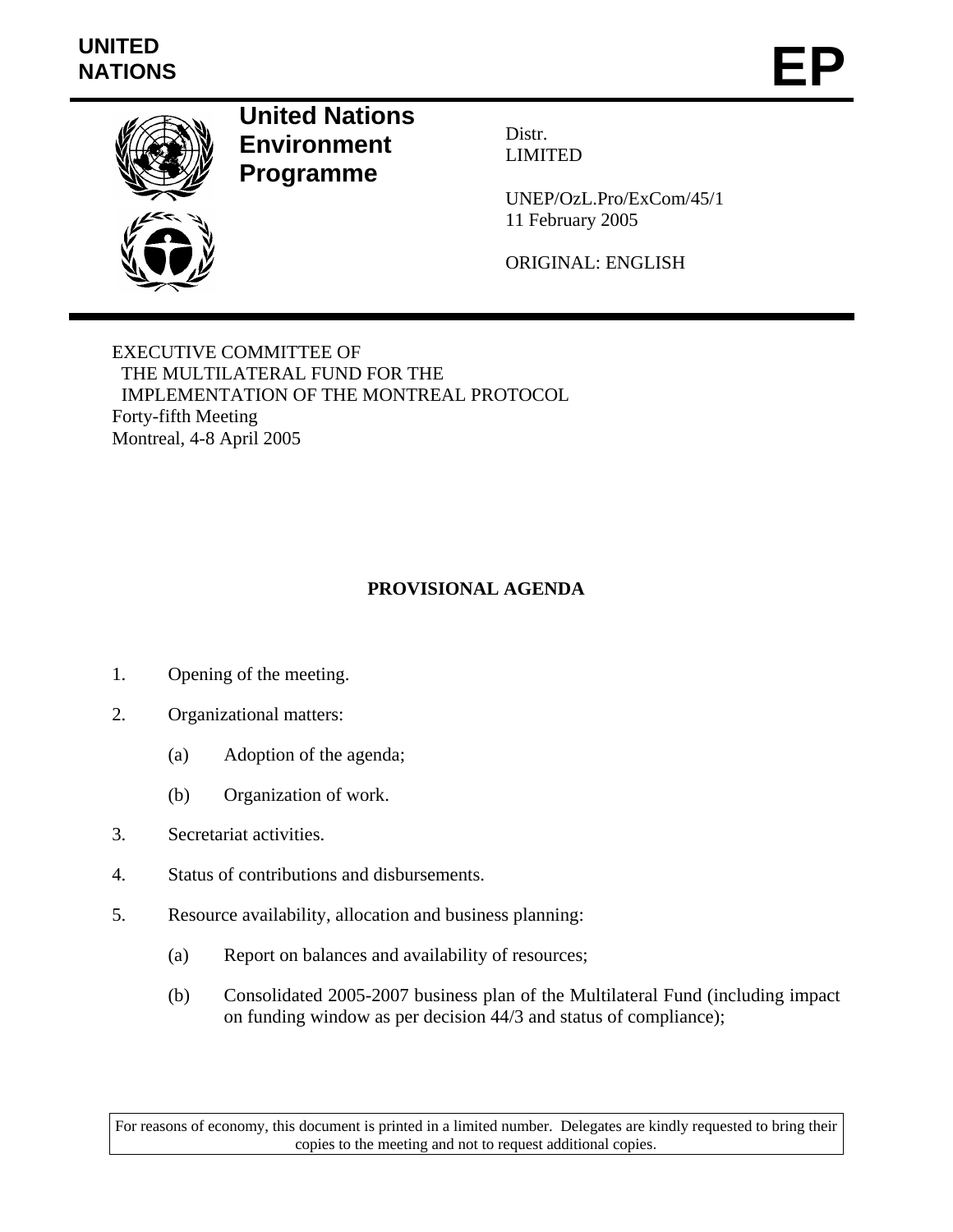- (c) 2005-2007 business plans:
	- (i) Bilateral agencies;
	- (ii) UNDP;
	- (iii) UNEP;
	- (iv) UNIDO;
	- (v) World Bank.
- 6. Programme implementation:
	- (a) Report on the evaluation of customs officers training and licensing system projects;
	- (b) Extended desk study on the evaluation of national phase-out plans;
	- (c) Project implementation delays;
	- (d) Report on implementation of approved projects with specific reporting requirements.
- 7. Project proposals:
	- (a) Overview of issues identified during project review;
	- (b) Bilateral co-operation;
	- (c) Work programmes and amendments:
		- (i) 2005 work programme amendments of UNEP;
		- (ii) 2005 work programme of UNDP;
		- (iii) 2005 work programme of UNIDO;
		- (iv) 2005 work programme of the World Bank;
	- (d) Investment projects.
- 8. Country programmes.
- 9. Review of requirements for further assistance for the post-2007 period in low-volumeconsuming countries (follow-up to decisions 31/48 and 43/37).
- 10. Enhancing capacity-building in the National Ozone Units of Article 5 countries in the final stages of the Montreal Protocol compliance period (follow-up to decision 44/64).